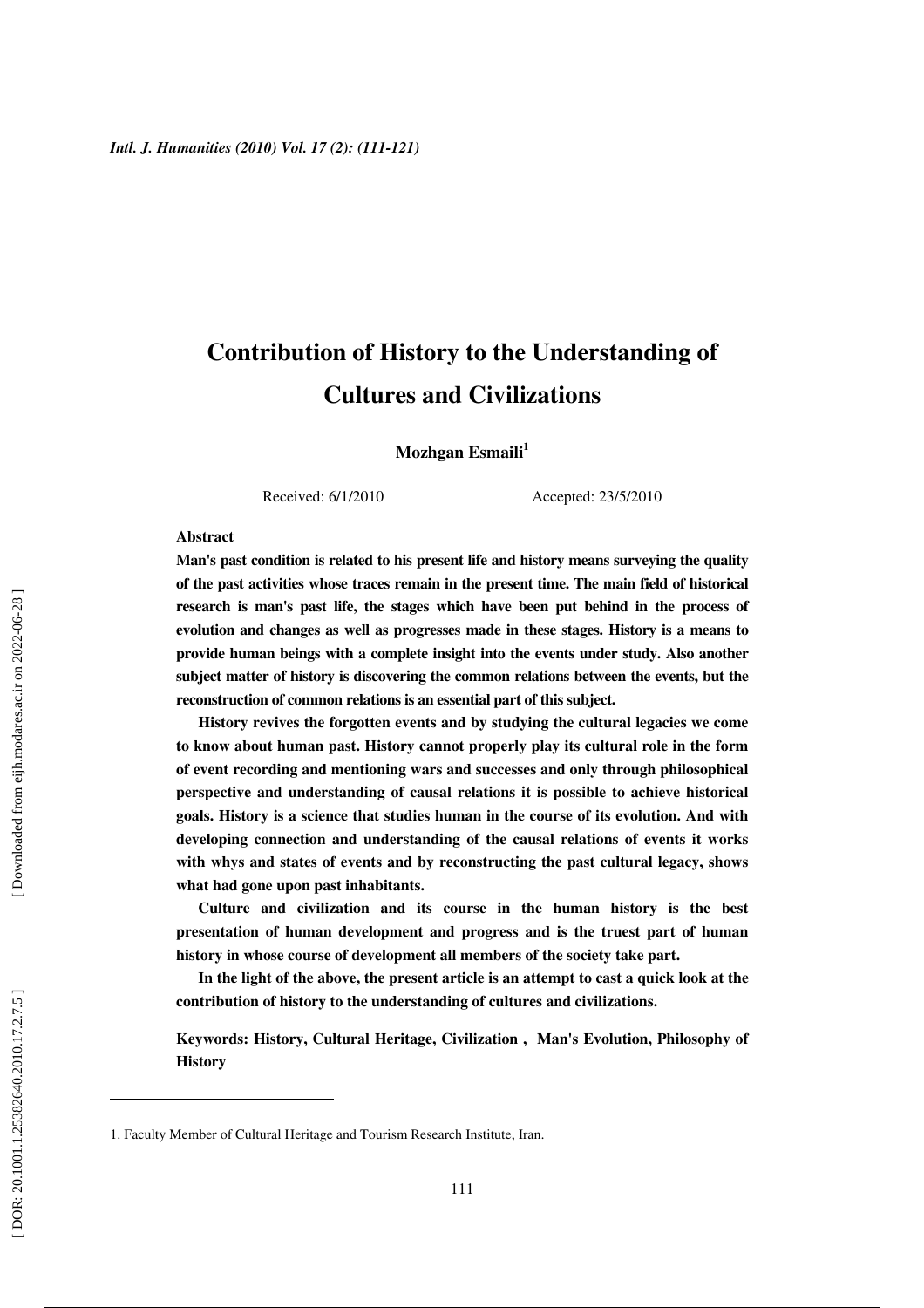### **Introduction**

First of all we should try to understand the reasons which underline the need for learning history. We learn history because it informs us ُabout man's past life and the way he behaves. By going through the process of man s life we learn the differences between man and animal. Likewise, we garner knowledge about the formation of civilizations. Finally, history provides us with information about various aspects of man's life in different parts of the world. It is an undeniable fact that it is the faculty of thought – wisdom – which distinguishes man from other animals. Relying on his complex brain system, man proved that he is distinct from other animals.

Man by nature is inclined towards having a culture, but not all people are necessarily cultured in practice. Most people completely or partly belong to a civilization which possesses its own cultural norms and values. Nevertheless, there are certain communities which have not acquired this complexity and all the people of a civilization are not necessarily civilized, cultured or learned (Glyn, 1985: 12). It should be noted that the original subject matter of history is promotion and evolution of man from the state of basic savagery to civilization. History means knowing and study of cultures. Indeed, cultures are the most valuable treasures of history. The more man delves into them, the more he becomes curious to know about them. He believes that history is the reservoir and protector of the past mysteries and all cultures respect its judgment. History corrects the information and like other sciences provides man with authentic documents. It also organizes the mutual connection between the given pieces of information by helping man to analyze them. Hence providing him with a complete insight into the events under study it must be noted that the main field for historical research is man's past life, the stages which have been put behind in the process of evolution and the changes and progresses made in these stages. Also another subject matter of history is discovering the common relation between the events and legal phenomena, but the reconstruction of common relations is the necessary part of this topic (Yef, 1981: 172) . It is obvious that the past is related to the present and History means surveying the quality of the past activities whose traces remain in the present time.

### **Definition of the terms used**

First of all it is necessary to define two concepts used in this paper, namely, culture and civilization. Also the factors which have played a part in their development and the contribution of history to their recognition must be studies.

The word culture refers to science, knowledge, literature, wisdom, and scientific and literal achievements of a nation. According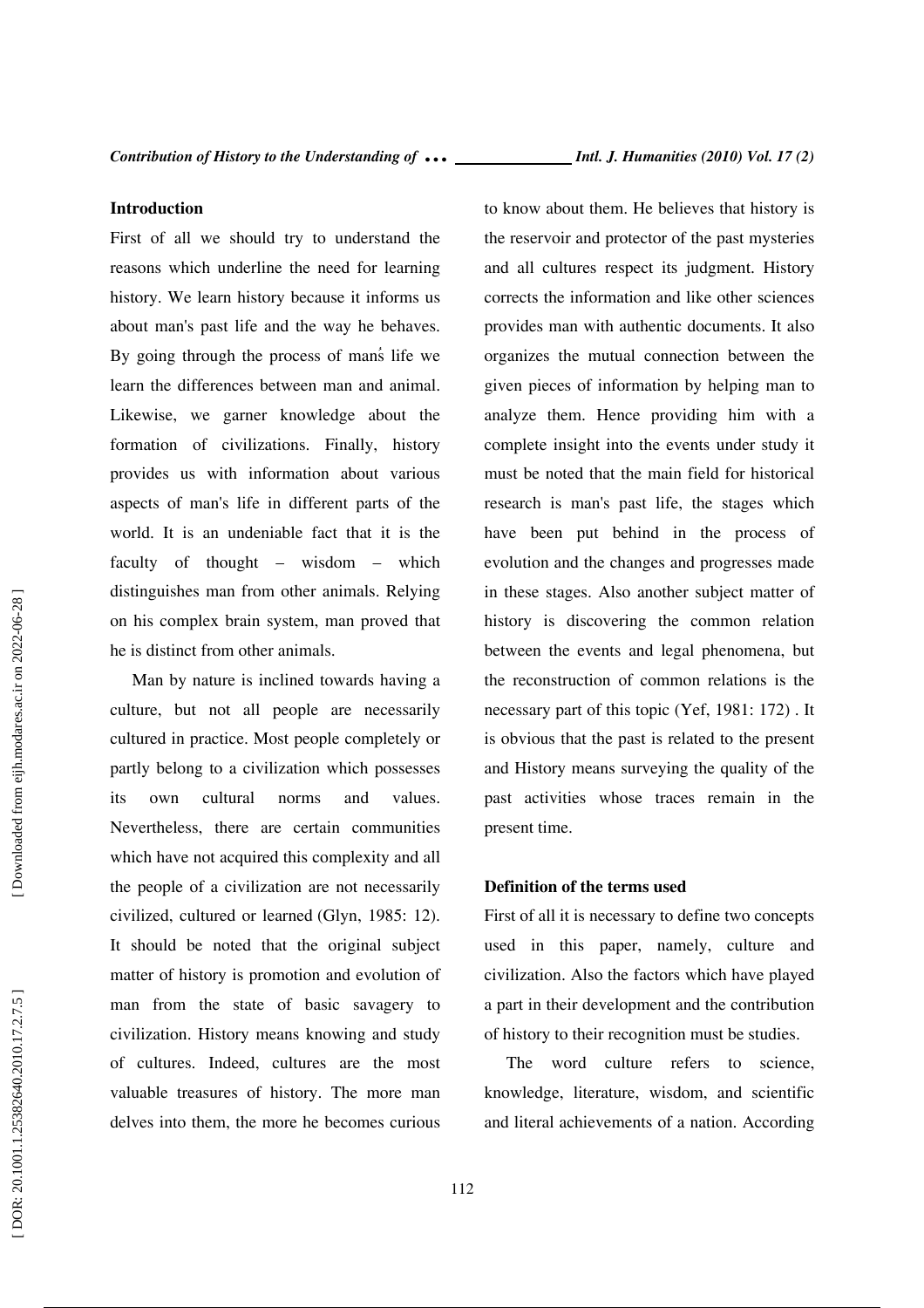to the Oxford dictionary, "Civilization means the process or the act of being civilized or condition or the situation, learning the tech of life and consequently being aware". It also means citizenship and getting used to become a citizen.

Civilization means cooperation of people with each other for the promotion of their life standards and improvement of their welfare.

Culture refers to away of life and thinking which is influenced by the past traditions and present customs. Culture is an atmosphere which a person makes around himself and consists of how he treats himself, his society and the world. It can be divided into two categories, material and spiritual. In fact, culture means the accumulation of ideas, belief, symbols, and social forms which are passed from one generation to another in any society. According to Tyler, culture is a complex accumulation which consists of knowledge, ideas, arts, ethics, rules, habits and other kinds of abilities which are gained by people who are members of a community (Tyler, 1958:1).

Culture is the public method of living within a group of people who share the cultural elements such as habits, traditions, beliefs and values. In other words, culture is thought through other human beings and the method of its teaching is acquired due to interaction among human beings. Therefore, culture is not instinctive and its transfer is not hereditary. Some factors including information and existing knowledge, social relations and mass media play a crucial role in its formation.

In contrast, civilization, as Samuel Huntington defines it, "is the highest cultural grouping of people and the broadest level of cultural identity people have short of what which distinguishes humans from other species. It is defined both by common objective elements, such as language, history, religion, customs, institutions, and by the subjective selfidentification of people" (Huntington, 1989: 243).

Civilization is the sum total of policies man thinks and applies to meet his material needs of life, respond to his sensual desires and fulfill collective objectives. In fact, a civilization refers to the material, social and visual aspect of man's life in the society, while culture man's all mental and intellectual manifestations which stem from man's intellectual conception.

Advanced knowledge, developed art and complicated organizations are the fruits of gradual development and progress of previous simpler stages. No stage of civilization is produced by itself; rather every stage arises from the previous stage and is dependent on it (Tylor, 1876: 20). In the beginning of nineteenth century, there occurred a thinking revolution in realization of history, although the past which considered history studying to be with no advantage for human beings and only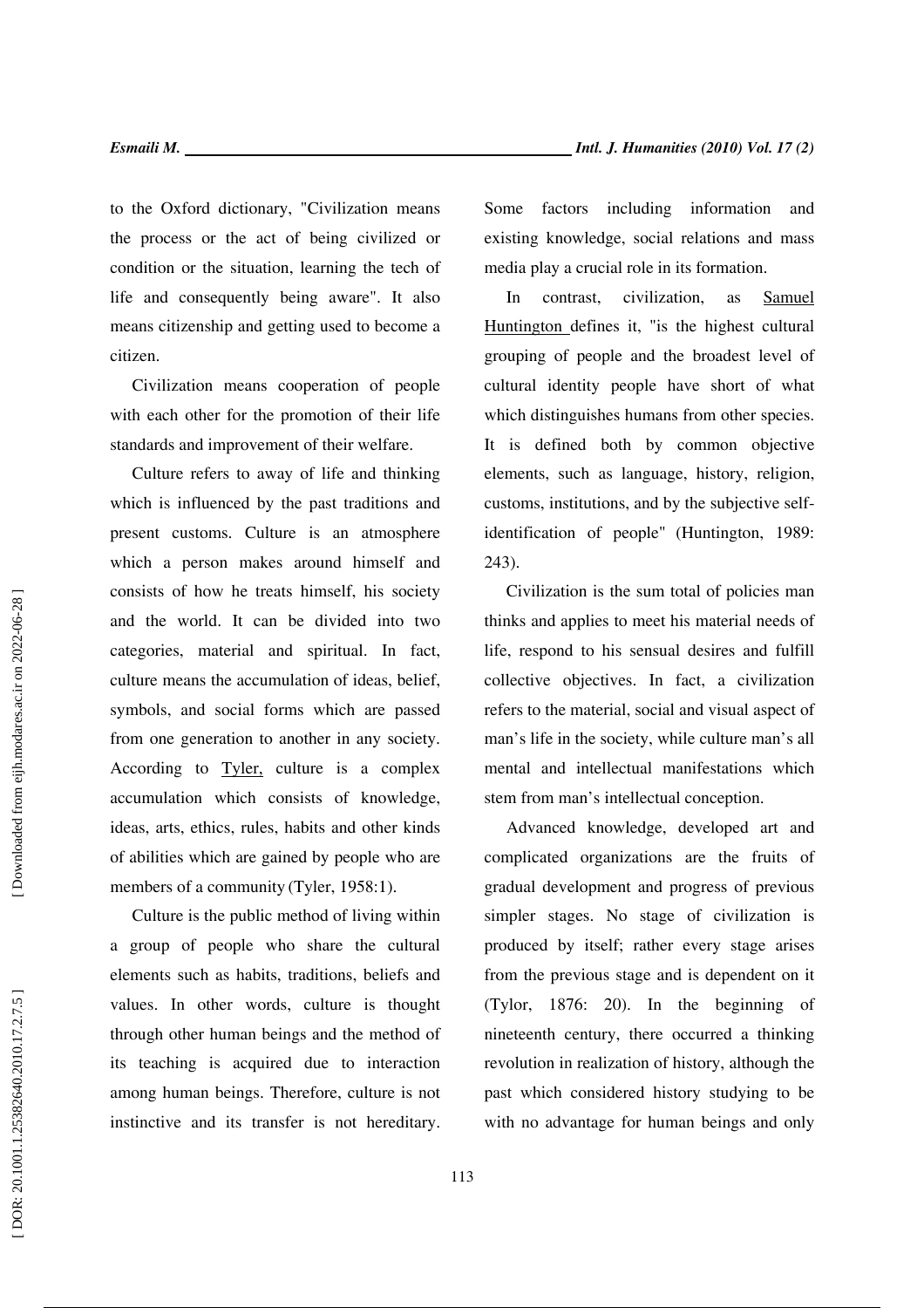looked and focused to future and now, but from this time new stand point was introduced for history. New context was gained from history and this theory was found that history is an agent that passes a specific and particular flow and this motion continues based on constant social codes.

This belief that history revives the forgotten events and by studying the cultural legacies one can know about the past of human and this belief that history is known as life's teacher, resulted in a new standpoint for history and it became a part of human science that has special advantages, principals, and laws. The handicrafts, scientific knowledge, various religions and expansion of political organizations are necessary for the development of civilizations.

History has two basic meanings. First, history is a reservoir of past events (the occurrence of events). Second, history provides us with knowledge about the past events (recording the past events) (Yef, 1981: 3). History means an event which has taken place in the past. We should traverse the path of history to understand the ingredients of civilization.

Archeological discoveries indicate that man was created in the later stages of evolution and formation of the earth. The secret of the development of civilizations life in man's campaign for a better life through utilization of

his wisdom which led to the commencement of discoveries. Man ' s talent became activated to eliminate the hurdles which he faced in his road to perfection and thus innovations came to the fore. Man showed his talent by using skills and experiences and provided the civilized world with his excellent thought. Arnold Toynbee believes that civilizations did not prosper in two kinds of societies: one, the dry, landlocked ones which could not be attacked; and the other the society in which there are abundant wealth, so the inhabitants neither attacked each other nor did they challenge the natures (Toynbee, 1989: 10). Hence fighting the unfavorable natural phenomenon does not exist in any of these societies. Man has two cultures, that is, material and intellectual. Hence he formed his material culture by instrument making, and then he developed customs, traditions and art which formed his intellectual culture helping him to dominate the nature and develop his thought. The culture of every community has certain characteristics which distinguish them from other communities.

Nevertheless there is a number of common points among human communities. Adibi says "One is trained and formed in a cultural milieu." (Abidi, 1978: 12) Its different components intermingle and interact with each other and have mutual effects on one another.

Clearly, civilizations have been formed in the course of history.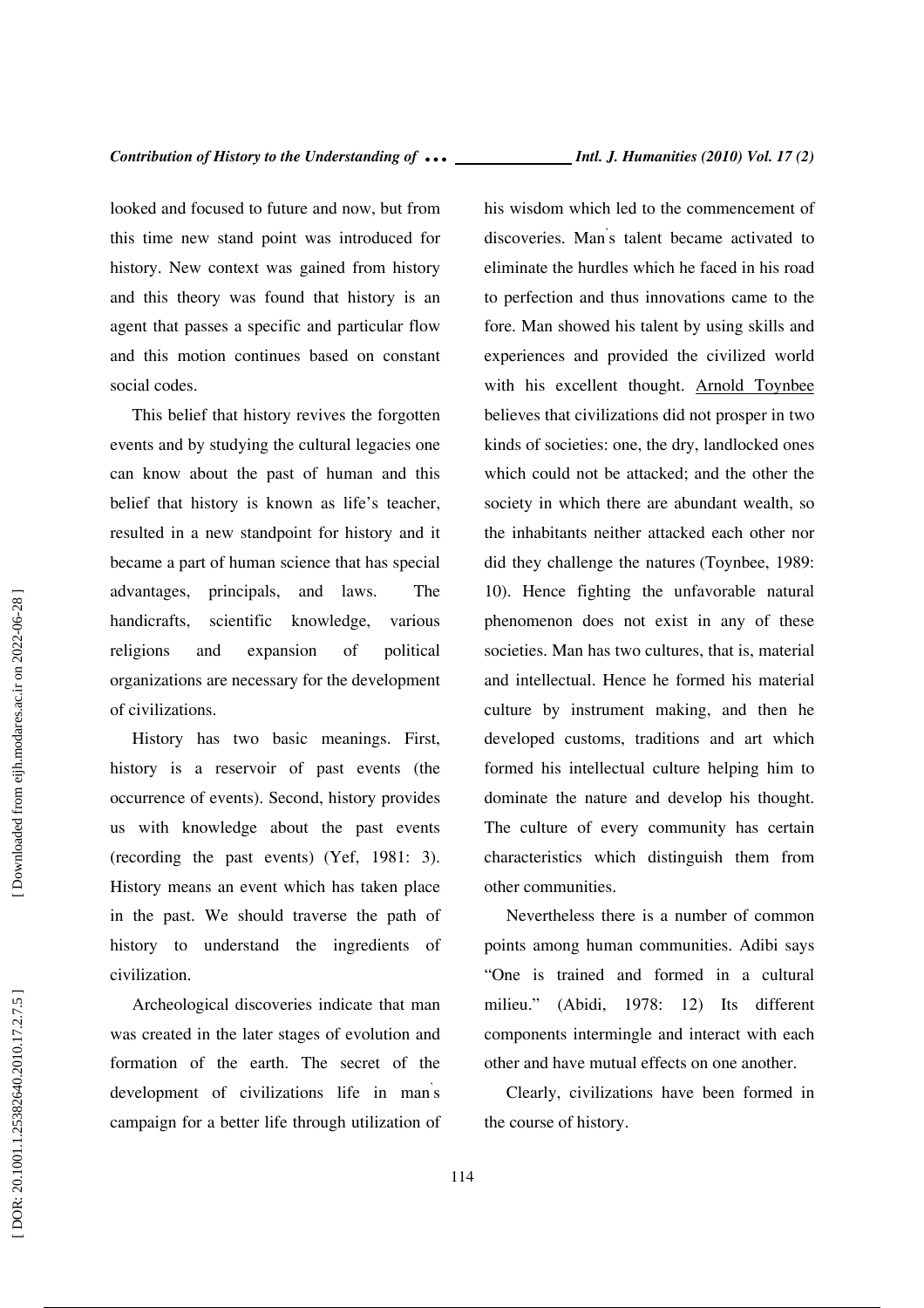This heritage led to the generation of new civilizations and cultures. In fact, culture and civilization introduced ethical order, customs and traditions which are based on intellectuality.

Likewise, social and political organizations as well as social institutions were formed in the course of the development of culture and civilization.

Majority of archeologists argue that the oriental countries have been the cradle of civilizations and the site of the emergence of most of the earlier civilizations.

The main components of a civilization are: economic and political institutions, customs, traditions, ethical traditions, etc. Culture is transmitted through language. If we consider a wide and general meaning of language, it can be said that culture refers to every sign by which a living creature can transmit the prevailing language (Khanlary, 1964)

Language is in fact the most important factor for cultural promotion and transformation. Culture and language have inextricable and unavoidable relations. Culture is meaningless without language because the political, economic, legal, literal, scientific and religious constructions are not formed without words. Hence, one of the main fault lines between human being and animal is the very word. When language takes a written form besides its spoken one, the process of growth of culture speeds up.

Civilizations are classified into two categories: pre-historical and historical ones. The Pre-historical civilization refers to the age when man had not yet evolved writing skill. The period which has written documents, is the historical period. It should be mentioned that man had become familiar with fire, animal husbandry, agriculture, weaving, and citizenship before evolving hand writing, According to H. G. Wells, language is the means of thinking; it records and registers the thought and enables man to think about complex thoughts (Wells, 1986: 145) Among the factors assisting the spread of language are paintings and verbal narratives which resulted in their development. Paintings did not have artistic aspects in the beginning and were considered the means of speaking, i.e., illustrated languages. They were not meant for decoration; rather for communication.

Man ' s culture has been preserved mainly by writing which is a means for displaying and recording, and exchange of thought and knowledge (Zuki, 1971: 16). The sounds in the frame of special phrases were only pre-thought of man before the evolution of writing. Then by illustrating the signs, and mark which introduced the word, man succeeded to evolve writing. Since the evolution of writing, the past history of man has been transferred with more precision and remained written and recorded. Writing was a new instrument which gave man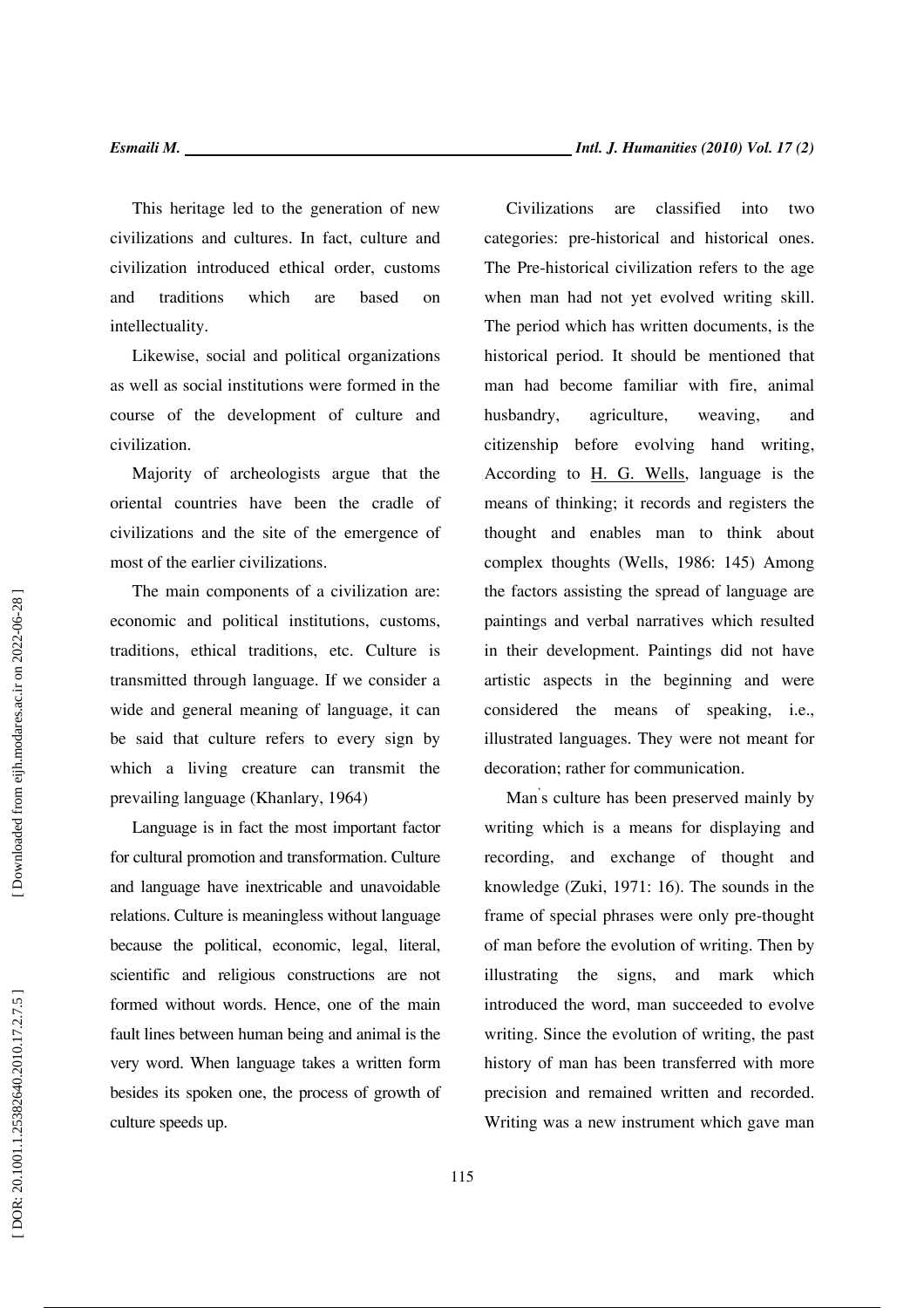a plenty of possibilities to think and was a means which enabled man to record his thought for the coming generations.

Among the recorded types of writings one may mention invoices, letters, drug prescriptions, index of people's names (Wells, 1986: 253).

After man gradually discarded his nomadic life and settled in permanent houses, tamed animals, and cultivated seeds, he formed a new style in his life and so he put an end to his homelessness and give up a vagabond life. He therefore, set up villages and settled in secure areas, normally near water and cultivable lands. He also formed tribes and laid the bases of the society.

Religion came to existence as an order of belief in metaphysical power in evolutionary revolution. Primarily man found solace in super nature when he confronted insurmountable natural phenomena.

Before he holds fast to religion, man had faith in magic which had its roots in his fear of nature and natural powers. He tried to control the world with magic. As long as man felt that he could dominate the forces of nature, he resorted to magic, but after successive failures, his respect for supernatural forces dwindled and he did not fear these forces any more. This idea affected all aspects of human life.

Religion had collective aspects. It is one of the oldest human institutions. Man has always held ceremonies and offered prayers sacrifice and performed other religious ceremonies. Wells says that fear of the older was at first social wisdom (Ibid, 148). Fear of the older and respect for him and what he wants was extended even to the period after his death which caused social wisdom. This fear gradually gave its place to the lord of tribe.

After relieving from the hazards of securing food, man gained an opportunity to think about other things. He had new idea for filling his time and making necessary changes which were important for his evolution. Therefore, the bases of great civilizations were formed. Peace and security were provided with the guidance of fortune-tellers, magicians and nobles and by enacting the law as well as setting armies to protect the settlements. The palace of kings provided a motive for the development of Architecture. Likewise, the use of valuable metals in temples and palaces prospered the artists and architectures.

Human being is a multi-dimensional creature who had first challenged the nature in the process of his evolution and made it obey him to take his requirements from it. Then he changed the battlefield of challenges from nature to the society by forming societies which gave birth to social stratification. History has recorded all these challenges and variations and has proved that human being is an animal who has created culture. The significance of man lies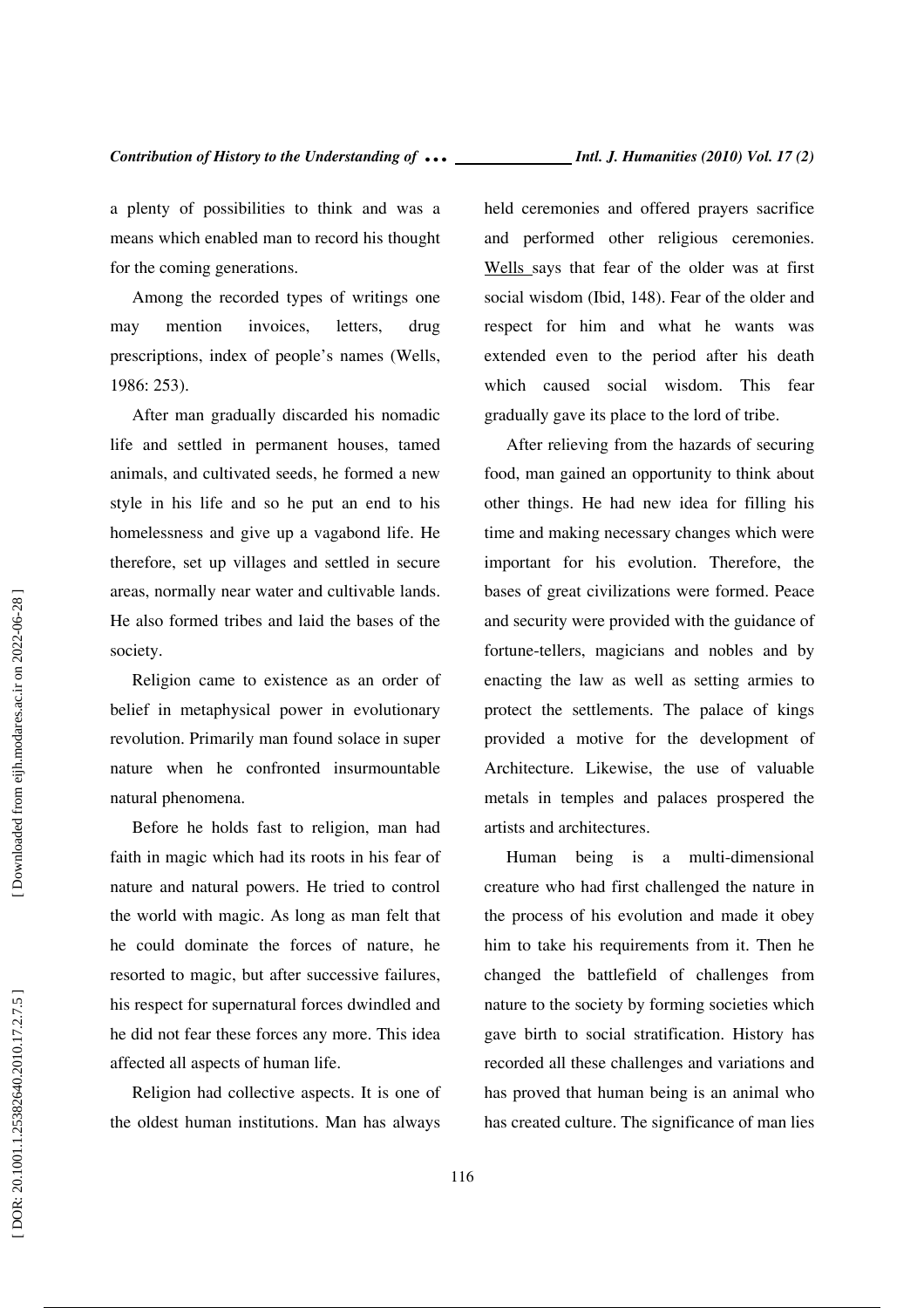in the creation of culture; a culture which has taught him to learn. It must be noted that man affects his culture and is also influenced by it. So, it is necessary to establish fruitful and logical relations with other cultures.

History studies the past account of man and by studying archeological monuments, recreates cultures and is inspired by his access to these monuments. Toynbee considers the philosophy of history as a reflection of the divine plan to create man and so argues that history is a container in which the ultimate plan of the creation of man is implemented as was perceived by the creator Lord. Therefore, history is responsible for implementing the ultimate divine plan of the world and man.

Historical information is one of the most important complementary components of social culture and by lack of this complementary component human training cannot be completed in any way. By acquiring this information one can speak more reasonably. In fact, by studying history, man tries to make the future clear which relies on the past and present. Therefore, history as a mass of human experiences is necessary for solving present problems (Toynbee, 1989: 10). Achieving reliable and precise events is a duty of history that indeed is only possible through methodological study of history and events inspecting in accordance with original resources. It is obvious that in order to achieve the historical truth one should have reliable data and by making a connection between them, gain historical testimonials which are documented facts.

Because of inability to directly accept the historical data like eye witness experiences related to non existence of eye witness validity in history, therefore the task of historian is to achieve reliable proofs which is only possible though criticizing of scientific resources.

In fact, the study of culture is the study of human social behavior and history as a social knowledge will accomplish its task when it expresses the cause of events with logical inference, if not so, history is nothing but recording events, although some know the knowledge of precise history to be more important from rightful assessment of historical events but one should know that such recording is obviously not history and it has no name but journalism. "History is a container in which the ultimate design of human creation occurs as it has once gone in the mind of God and therefore history is the one responsible for developing the world and human ultimate spiritual design. History includes the sure facts; this fact exists in different forms as historical sources (Ibid).

Ibn-i-Khaldoun in this regard says: "There is a method for historical technique that not everyone can gain and for that method there are many advantages and an honorable objective and requires many resources and different sciences (Ibn-e-Khaldoun, 1957).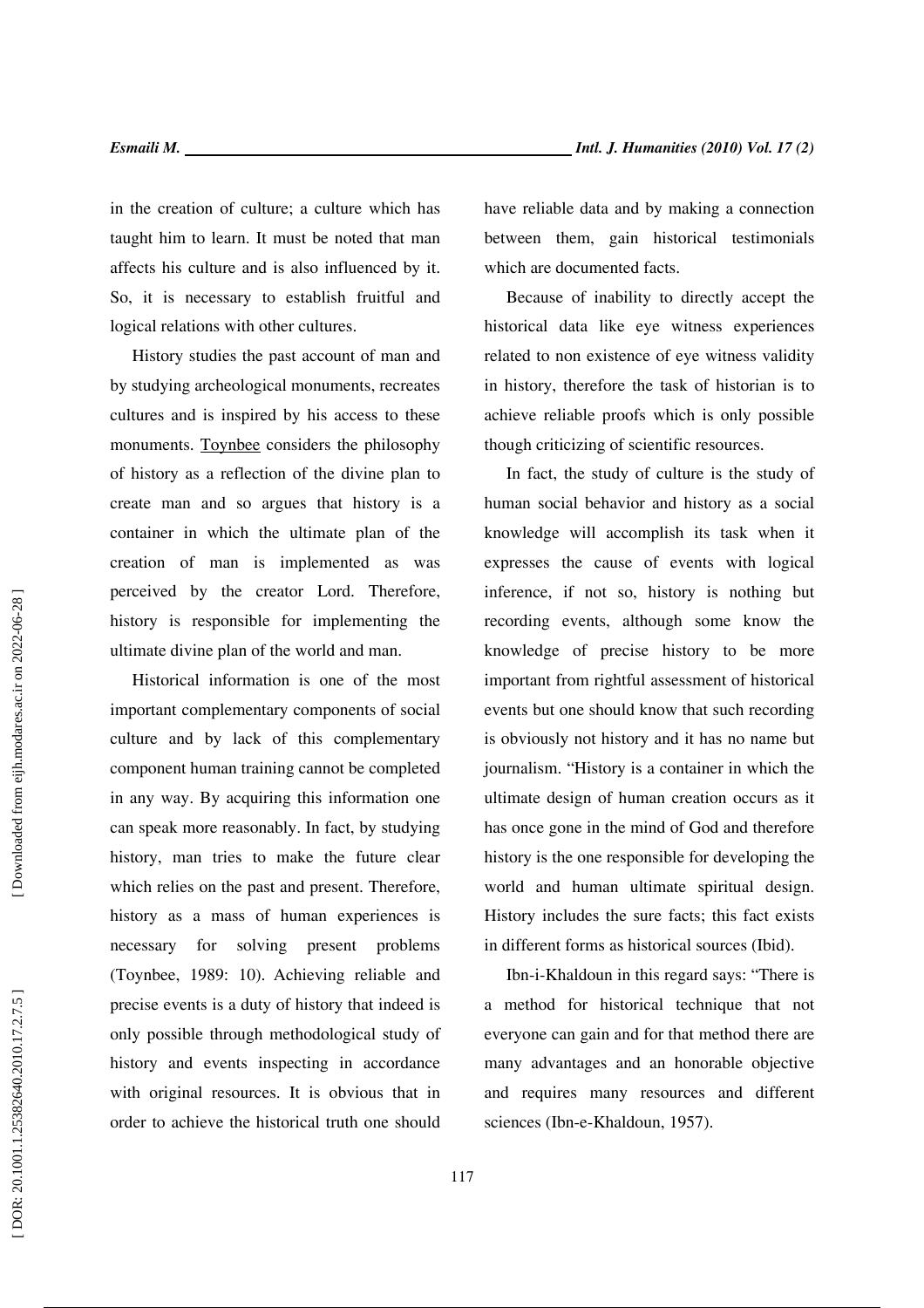The comparison that E. H. Carr. gives between the historian and the historical fact, says: "Historian and historical fact go hand in hand and without fact, historian is vain and non-routed and also without the historian the fact is dead and meaningless (Carr, 1970: 44). For realizing the basics of history, the four historical principals should be mentioned which include place, time, the conditions of occurrence and the language of occurrence.

History is exclusively connected to human; it is mental, not empirical and is not predictable as Kar wires, history is the continual act of influence between historian and facts, and it is the eternal dialogue between past and presence. Past is only understandable in the light of presence and presence is completely understandable only in light of past. Giving the capability of past society understanding to human beings and increasing its domination on present society are the dual tasks of history (Ibid, 45). After humanism and human oriented, academies of humanism, the stand point towards history was that, the people make the history, like the histories that narrate wars and fate of rulers, epics, newspapers and etc. Historical description of the past is also mentioned as a part of social history.

Any way, maybe one can know history as a move towards future, which is the creator of the state of human, because of this, history with such precise and great task which have done and does its task with such care, cannot be considered as useless and accidental and unduly and casual and with no visible unity and scientific truth.

And through recognition of historical evolution course of different societies and comparison and study of them and deduction of rules of life and history motion as a living natural fact that has a beginning and therefore has an end and a course and different stages of life and logical rules and what fortifies and weakens it and its illness and health and the causes of progress and failure and causes of its revolution and evolution and halts, one can achieve wise prediction of history and even conscious intervene into it.

 History is a science that studies society and social man in the process of its evolution and his past life (Yef, 187).

Karl Jaspers believes that history is an event which has withdrawn the time and reaches to eternity (Jaspers, 1984: 312); He also says that it is the basic characteristic of history. History is evolution; what is not continuous is not related to history. Every continuation is the matter and means of history. Therefore, this picture is illustrated in mind that there will be a time when it will be the end of history and end of humanity and as a time was the beginning of history but both beginning and neglect are not intangible forces, above all a standard comes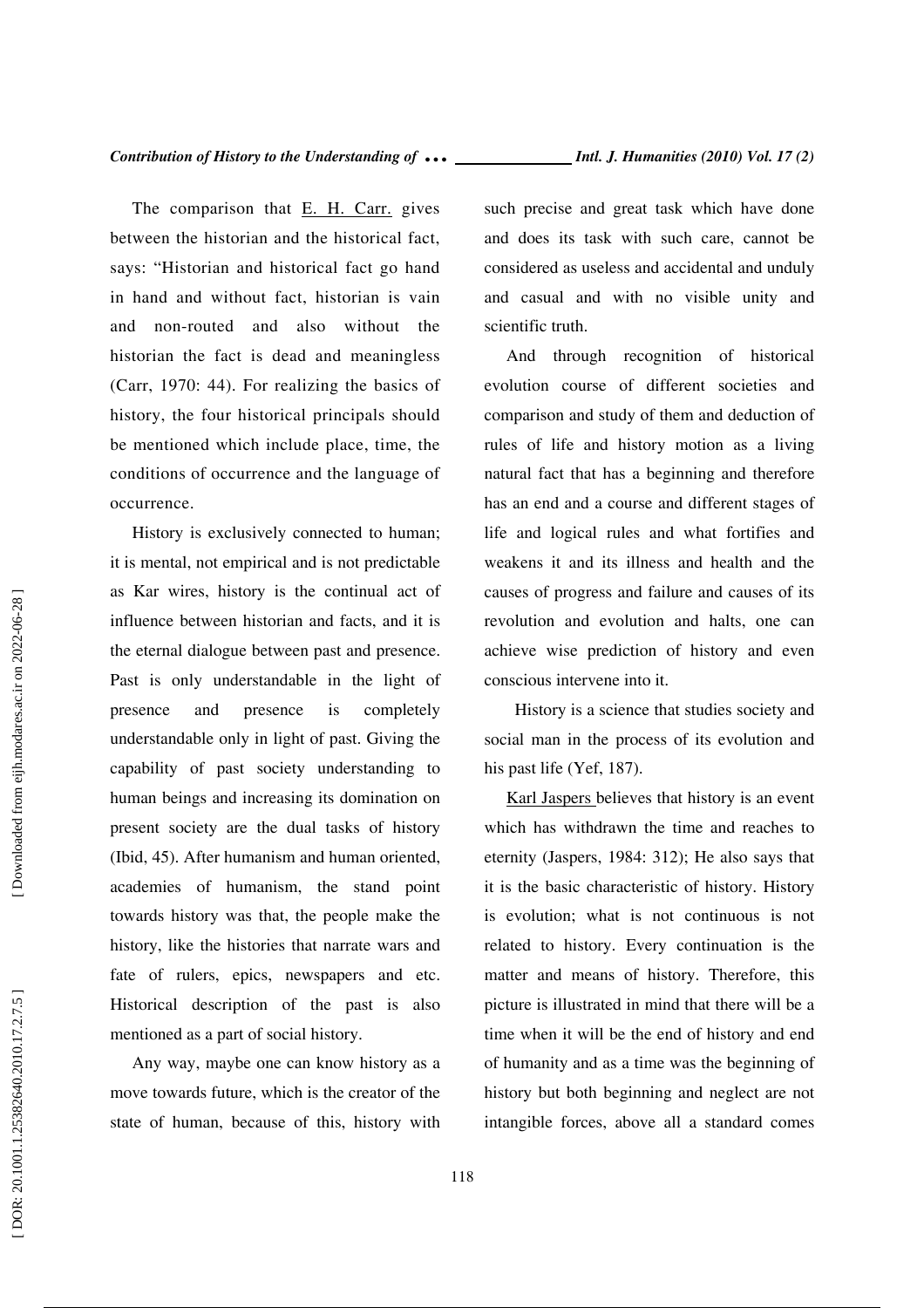and of them which shades everything (Ibid, 328).

It must be noted that it has been the communication and interaction that have caused various culture to be drawn toward unity. It is not so that all cultures have stemmed from a united source (Ibid, 340). It is necessary to mention that the knowledge of earlier communities is as important for the individual as recording the past events in the memory for a historian. It has occupied an outstanding position in the works of historians. A historian is not merely interested in collecting and recording the facts, but he is also keen to seek and narrate the valuable experiences to his contemporaries (Yef, 33). History is considered a guide for man to study the society. The fruit of this guidance is material and intellectual evolution and promotion. History is a chain of important events nations have saved for gaining experience.

## **Conclusion**

History has gained a credit in our era and narrative of past is not only the remembrance of the past but it has became a devise or instrument of life in the new era.

Today, history writing is so important that one can judge the people who own the history by looking at it, it means that if people properly understand their own and other races' history, they gain other capabilities too, and if they are helpless in history writing, they gain an infirmity whose impact is easily noticed in all facets of life including social, economic, politic, and culture.

Historical notion was fortified in  $18<sup>th</sup>$ century and has impacted the history writing greatly. If the historical notion had not been immerged, history would not have such extent and importance, but one should mention that there is a connection between historical philosophies and if this connection is weak, philosophy will not play its role properly and history researchers and the history writing will not gain context and strength.

History cannot properly play its cultural role in the form of event recording and mentioning wars and successes and only through philosophical perspective and understanding of causal relations it is possible to achieve historical goals. History is a science that studies human in the course of its evolution. And with developing connection and understanding of the causal relations of events it works with whys and states of events and by reconstructing the past cultural legacy, shows what had gone upon past inhabitants.

Culture and civilization and its course in the human history is the best presentation of human development and progress and is the truest part of human history in whose course of development all members of the society take part.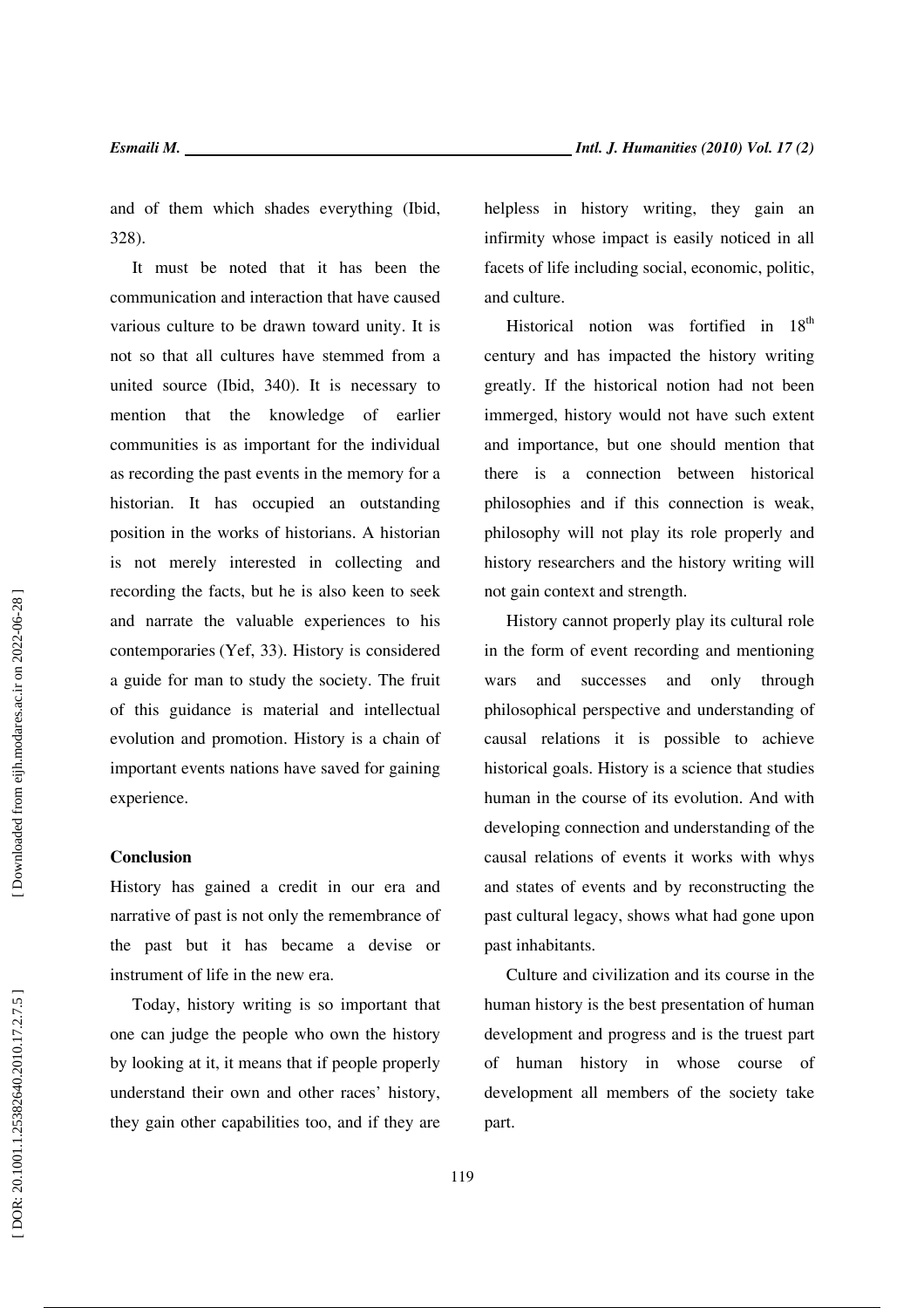History is in fact a collection of various topics and useful guidance which remains for us to use for the future experiences.

#### **Referenses**

- [1] Adibi, H. (1978), *Anthropology*, Lowh, Tehran.
- [2] Burke, P. (2002), *History and Social theory*, Persian, tr. Gh. R. Jamshidian, Tehran University.
- [3] Carr, E. H. (1999), *What is History*?, Persain, tr. H. Kamshad, Kharazmi, Tehran.
- [4] Glyn, D. (1985), *The First Civilizations, the Archaeology of their Origins*, tr, H. Moayer, CSRI, Tehran.
- [5] Hutington, S (1989), Clash of Civilization, Foreigh.
- [6] Hutington, S (1989), Clash of Civilization, Affairs.
- [7] Hutington, S (1989), Clash of Civilization, Spring.
- [8] Ibn-i-Khaldun, *Moghadameh*, trens. MP, Gunabadi, Tehran.
- [9] Khanlari, P. (1964), "Majalleh Sokhan", No. 2.
- [10] Popper, K., R. (1980), *The Poverty of historicism*, Persian, tr. A. Aram, Kharazmi, Tehran.
- [11] Popper, K., R. (1992), *Objective knowledge, an evolutionary approach*, Persian, tr. A. Aram, Elmi- Farhangi, Tehran.
- [12] Stanford, M. (2005), *A Companion to the Study of history,* Persian, tr. Masoud
- [13] Toynbee, A. (1989), *Man kind and mother Earth*, (1976, Oxford University Press), Persian tr. Y. Azhand, Molla, Tehran.

Sadeghi, Samt, Tehran.

- [14] Tylor, S.E. (1976) Anthropology, London.
- [15] Tyler, E. B. (1958), *The Origins of Culture*, Harper Torch book, New York,.
- [16] Collingwood, R. G. (1946), *The Idea of History*, Oxford.
- [17] Walsh, W. H. (1984), *An introduction to philosophy of history*, Persian, tr. Z. Ali Tabatabai, Amir Kabir, Tehran.
- [18] Wells, H. G. (1986), *The Outline of History*, Persian tr, M. Rajab Nia, Sorosh Tehran.
- [19] Yrofeh, Yef, N. A. (1981), *What is history*?, Persian, tr. M. Taqizade, Jawan, Tehran.
- [20] Zuqi, E. (1971), *Tarikh- e- Tamadun*, Kurush, Shiraz.
- [21] Jaspers, K. (1984), *Beginning and end of history*, Persian, tr. M. H. Lutfi, Kharazmi, Tehran.